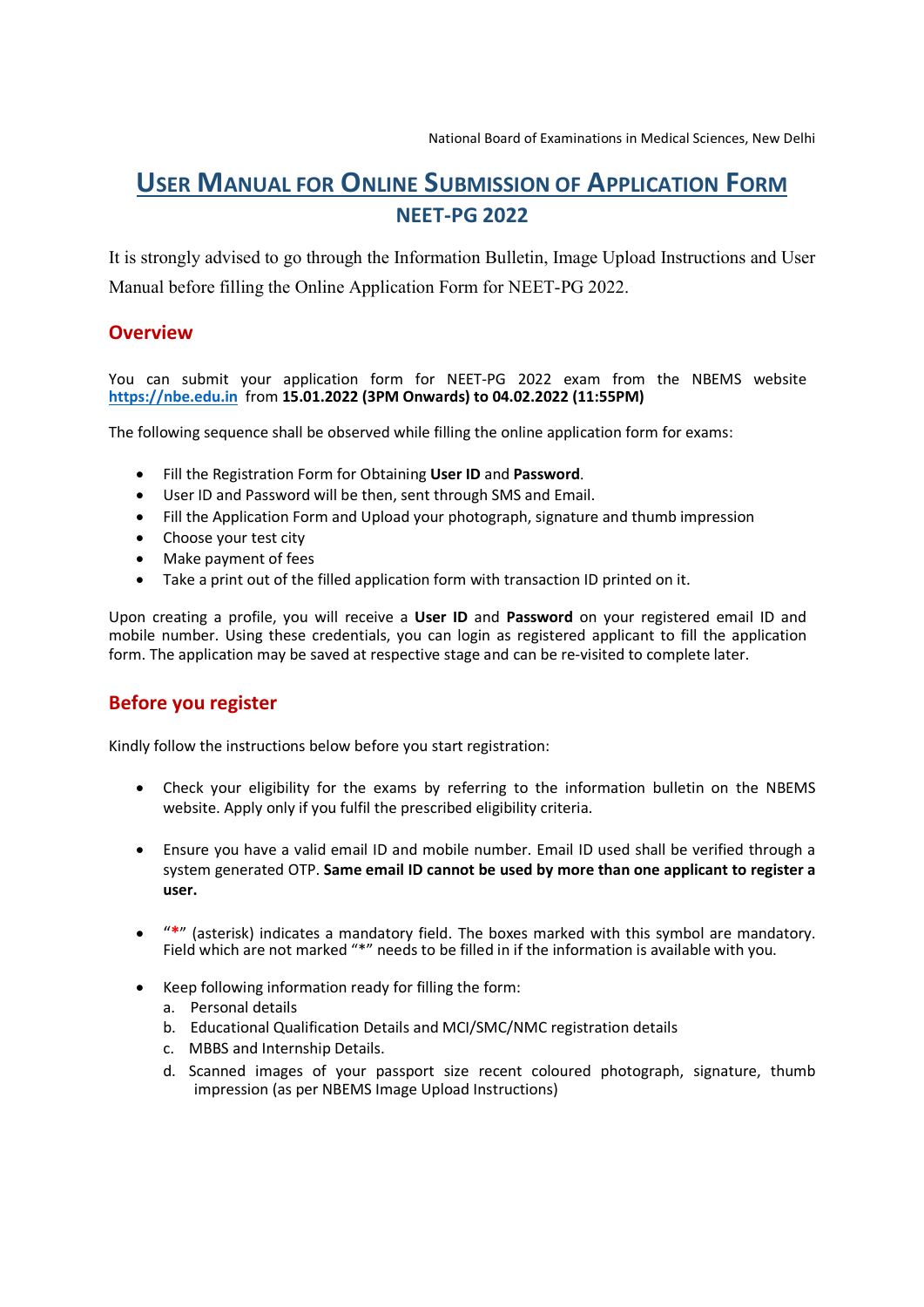e. You shall be required to capture a real time photograph of yours as per Image Upload Instructions in addition to uploading a pre-saved digital/scanned photograph. The system used to fill the application form should have provisions to click your photograph through a webcam connected to it.

### Step 1: Registration to get User ID and Password

- Go to: https://nbe.edu.in
- Then click on the NEET-PG 2022 tab. You will be directed to another webpage.
- Then click on `New Registration' and you will be directed to registration form page

The entries in registration form cannot be changed once submitted, hence, ensure that you enter the required information as below correctly.

- Name of Candidate: This should be the same as on your MBBS qualification certificate. You shall be required to produce a valid government ID proof with same name on the test day.
- Date of Birth: Use the calendar icon to select the correct date of birth.
- Gender: Enter your gender (Male/Female/Transgender)
- Nationality: Please enter your nationality (Indian/Others). In case of others, please select if you are an OCI and enter your Country of Nationality.
- Mobile Number: Should be valid and unique. You will receive your User ID and Password as an SMS on this number only.
- Email Address: Should be valid and unique. You will receive your User ID and Password on this email ID only.
- Captcha: The Captcha box is a special set of characters displayed on the screen. You will need to retype the characters in the box provided. This is a safety feature designed to ensure that a human is entering the details and not a computer program. If you have trouble reading the characters, click on 'Get a new image' to refresh the letters.

Preview the details entered before you submit. By selecting the 'Submit' button, you are committing to be honest and fair in all your actions and information provided in the Registration Form. Information provided during registration will not be allowed to be changed. The email ID and Mobile number provided should be preserved as same shall be used at the time of counseling by the designated counseling authority.

#### Confirmation of Registration

Within minutes of submitting the Registration Form, you will receive a User ID and password on the registered email address from the Administrator. Ensure that you check your mailbox immediately and that it is not considered as spam mail.

You will also receive the User ID and Password as an SMS\* on the registered mobile number. Using these credentials, you may proceed to complete your application. (\*Please note SMS will not be sent to international numbers)

#### This ends Step 1 of the Registration Process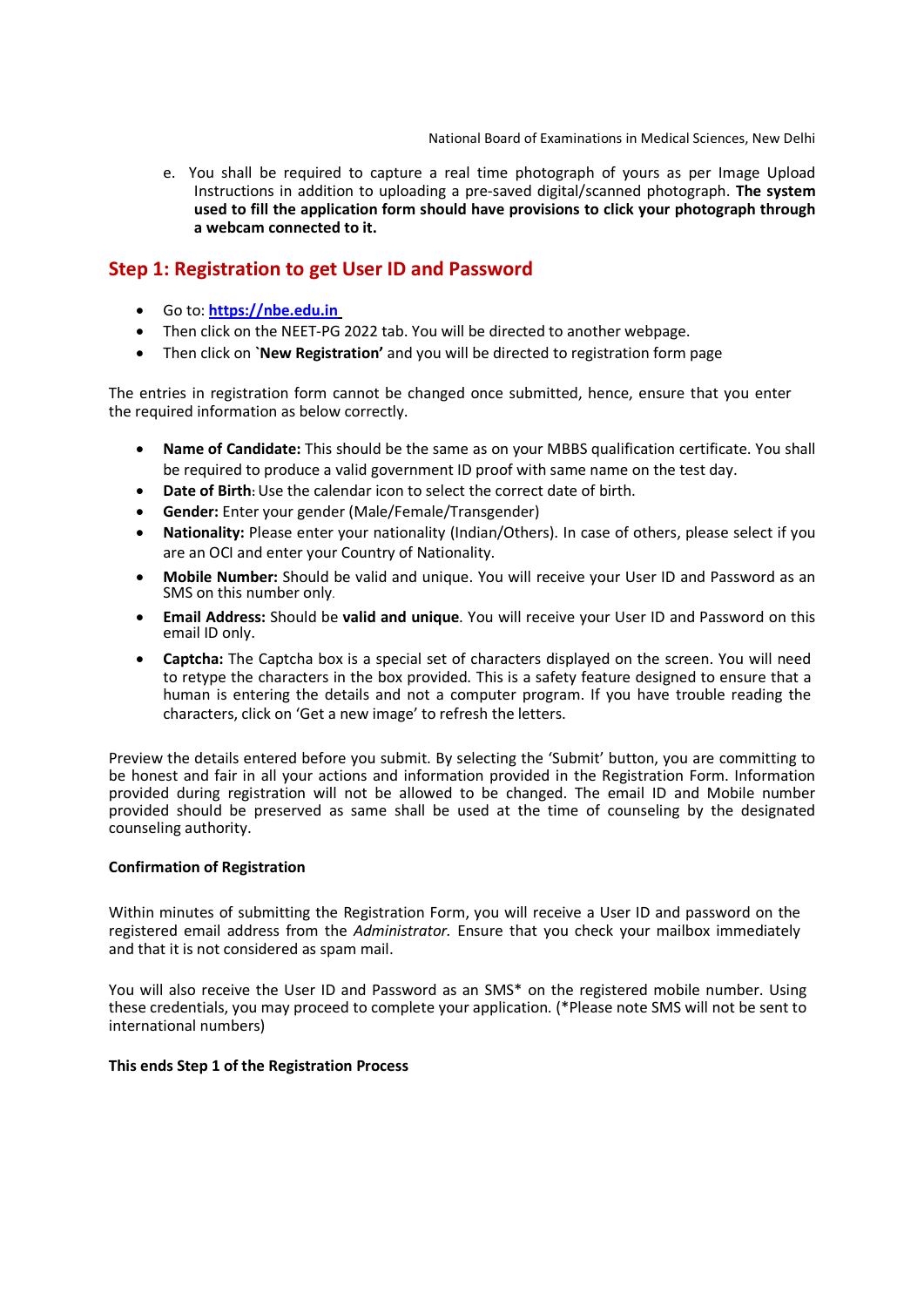## Step 2: Fill Application Form

Registered Users Click on `Applicant login' to access the Application form with User ID and password received on your email and mobile number. Alternatively, you can directly start filling up the form by clicking on "Go to Application form" link at top right corner of the webpage opened after successful registration.

Click on the 'Go to Application Form' button and please read the important instructions carefully.

The Application Form is divided into the following three sections:

#### 1. Personal Details

2. Qualification Details

#### 3. Upload Documents/Test Centre

Read the Note on pop-up page of the form before you begin to fill the information. You need to fill section-wise application form. Once the mandatory details in a section are filled, you can move to the next section by clicking on Save and Next. However, you will not be allowed to navigate to next section, if mandatory information is not filled or the required documents are not uploaded. To navigate back to the previous section, you can click on the name of the previous section tab.

Before submission, you can edit the information in the application form any number of times but, following fields derived from your registration page shall appear in the application form as non-editable:

- Name of the candidate
- Date of Birth
- Gender
- Nationality
- Mobile No.
- Fmail address

Of these fields, you shall be able to update Date of Birth, Gender, Mobile Number during the edit window. Once the form is submitted, you will be allowed to edit the details in the Application form during the edit window starting from 08.02.2022 to 11.02.2022. Candidates may note that the following data of the application form shall remain non-editable even during the edit window:

- Name of the candidate
- **•** Nationality
- **•** Email address
- Test City

Once you have completed the last section and then, click on Submit button, you will be re-directed to make the payment. Once payment is done, your application is considered complete. You will receive application submission and payment success confirmation at the end. Post this, changes to application can be done but, are applicable to limited fields only as defined above. No new application can be submitted during Edit Window.

#### Please do not send the Hard Copy of the Application to NBEMS.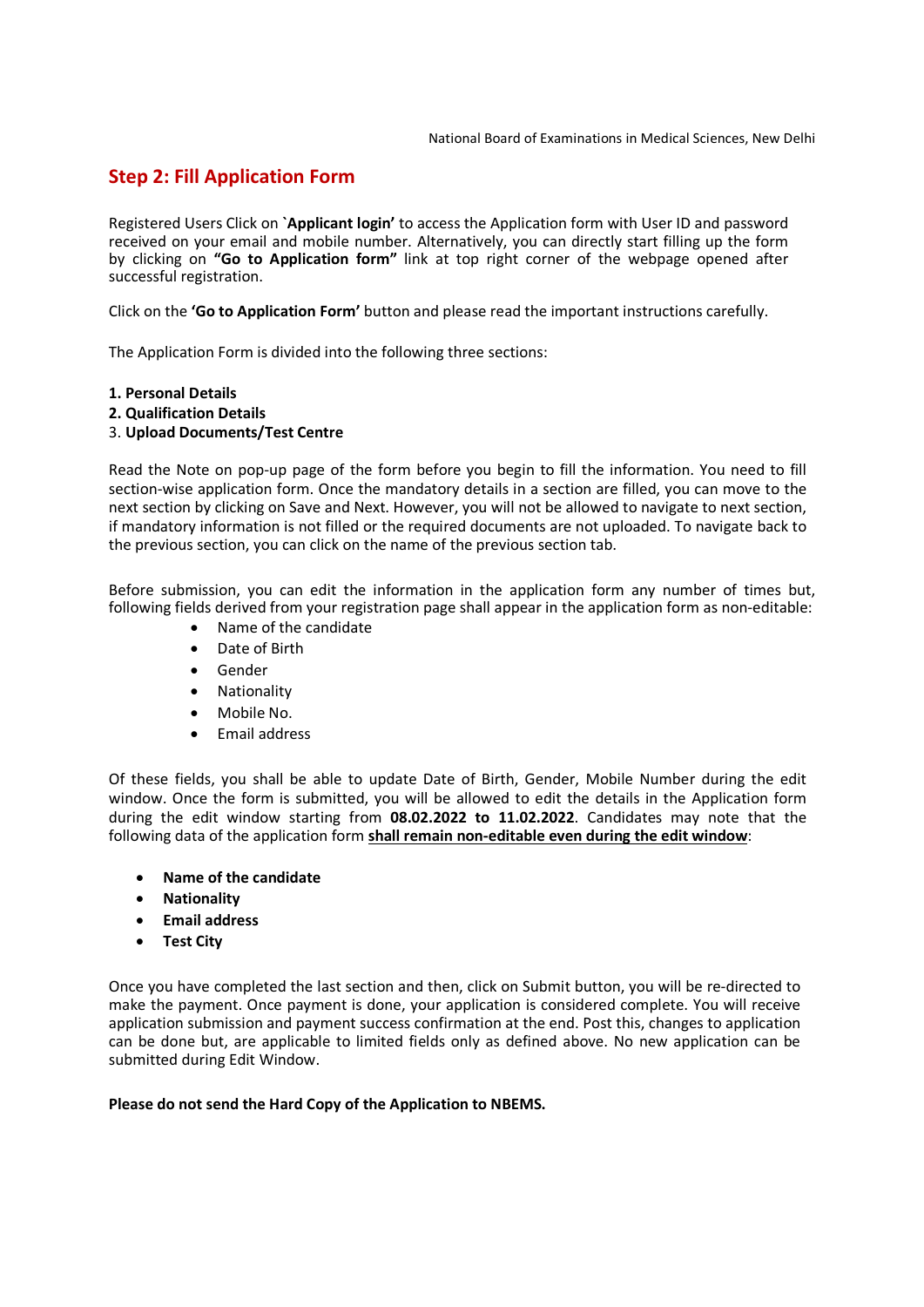Following section gives a glimpse of the important details required while filling the application form:

#### 1. Personal Details

- Candidate's Name, Date of Birth, Gender, Nationality, Mobile number and Email address will be automatically populated based on the information provided at the time of registering your profile.
- Father's Name and Mother's Name needs to filled.
- Select Armed Forces Medical Service category if you are willing to take up courses in Armed Forces Medical Services institutions.
- Select the Category (General/SC/ST/OBC)
- If you belong to General category, please select if you are from Economically Weaker Section or not.
- Select PWD (Persons with Benchmark Disability (Yes/No)
- Identification Details: Please keep details of all of the following Government issued Photo ID ready that has been issued to you. You shall be asked to provide the details of all of them, if they are issued by the Government to you.
	- 1. Voter ID
	- 2. Passport
	- 3. PAN Card
	- 4. Driving Licence

Only if any of these ID proof has not been issued to you; you can select 'No'. Carry all those ID proofs on test day to the test centre, details of which have been provided in the application form.

 Enter Your Communication Address, which will be used for future communication and allocating a test center state in case, you pick the State as "others" while choosing the Test Center Details. Permanent address to be filled as well.

Once this section is complete, click on Save and Next to proceed to next section.

### 2.Qualification Details

- States from which  $10^{th}$  and  $12^{th}$  standards have been qualified
- MBBS details Enter the following details
	- a. Country of completion of MBBS Qualification In case of others, please enter country details
	- b. Name of Country
	- c. State It is OTHERS in case Country is OTHERS
	- d. City
	- e. Name of College/Institute: Choose OTHERS if the name of your medical college/university is not listed.
	- f. Month and Year of Passing
- Internship Details: Provide correct date of start of internship and completion of internship.
- Medical Council Registration Details
- Additional Information

Once this section is complete, click on **Save and Next** to proceed to the next section.